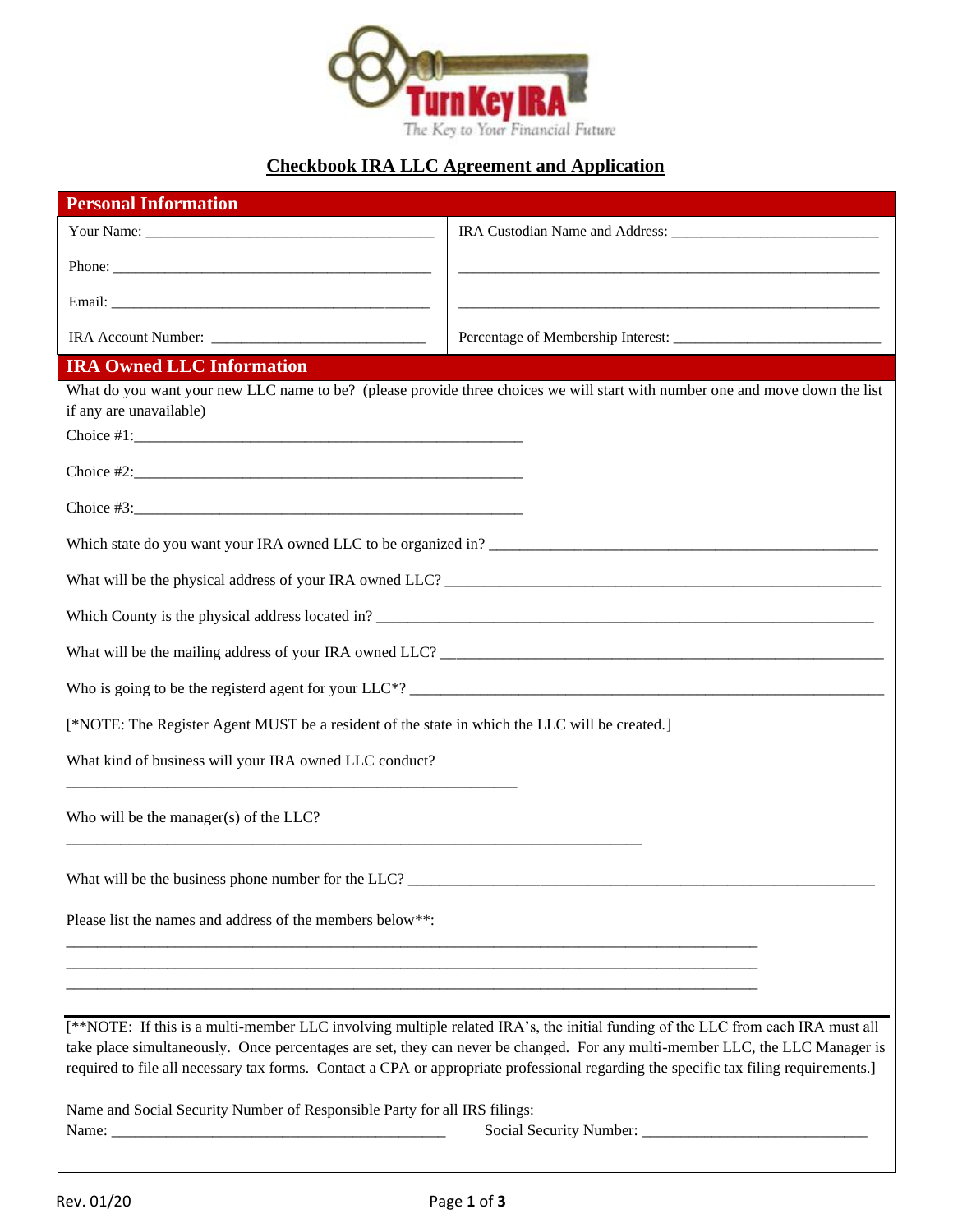

| Amount to invest: (select one) |  |  |  |
|--------------------------------|--|--|--|
|--------------------------------|--|--|--|

Invest Exactly \$:

Invest all available cash balance less funds for minimum balance, fees due and transaction fees.

- Investing assets:
	- Expedite State Filing (cost varies by state)

# **GENERAL ACKNOWLEDGEMENT AND AGREEMENT**

- I acknowledge that any future changes in Internal Revenue Service regulations or other laws and regulation may require further action by me to allow the Custodian/Administrator to continue to maintain the LLC within my IRA plan.
- I agree that Turn Key IRA, LLC is not responsible for and shall not be held liable for any government decision or ruling regarding the legality of the IRA owned LLC.
- I agree to hold harmless, protect and indemnify Turn Key IRA, LLC from and against any and all liabilities, losses damages, expenses and charges, including but not limited to attorney's fees, penalties and expenses of litigation, which Turn Key IRA, LLC may sustain or might sustain arising from or related to the creation of the LLC.

# **IMPORTANT REMINDERS**

- Do not take personal distributions directly from or make contributions directly to your IRA owned LLC.
- You are able to purchase and sell multiple investments within the same LLC.
- The LLC must establish a banking account at a bank, credit union, savings bank or brokerage in the name fo the LLC in order for the funds to be provided to the LLC from the IRA.

# **LLC DISSOLUTION**

**If you decide to dissolve your IRA owned LLC, you must:**

- Dissolve or terminate your LLC with the state it was organized in;
- Return all assets, including any cash to your IRA plan;
- In the event of a loss in the LLC, submit a written statement declaring what caused the loss and it will be reviewed by your custodian of the plan.

#### **Overview**

An *IRA owned LLC* means that you use funds from a Self-Directed IRA to purchase 100% of an LLC that you set up via your professionals. Once set up, you then have control to purchase assets, make investments, and even write checks on behalf of the *IRA owned LLC*. With most Self-Directed IRAs, you would direct your IRA administrator to make investments, receive income, and pay expenses on your behalf. With great power comes great responsibility. *IRA owned LLC*s with checkbook control have rules that need to be learned and followed. By working closely with professionals this can be accomplished. The main job of the manager of the *IRA owned LLC* is to protect the IRA by following the basic rules; after all it is your retirement account.

# **Important Information**

# **Costs and Services**

*The documents provided by Turn Key IRA, LLC include:*

- Operating Agreement
- Subscription Agreement
- Membership Schedule

*The Services provided by Turn Key IRA, LLC include:*

- Organization of the LLC in the state specified
	- Applying for an EIN

*The Costs associated with the LLC creation include:*

- Creation documents \$895.00 for single member \$1095 for multiple member
- State filing fee varies by state
- Maintenance and Support Fee \$150 annually:  $\vee$  yes no

\*All services will be initiated upon receipt of payment. \*Estimated time frame is 10-12 business days. Based on transferring custodian and state registration processing timelines.